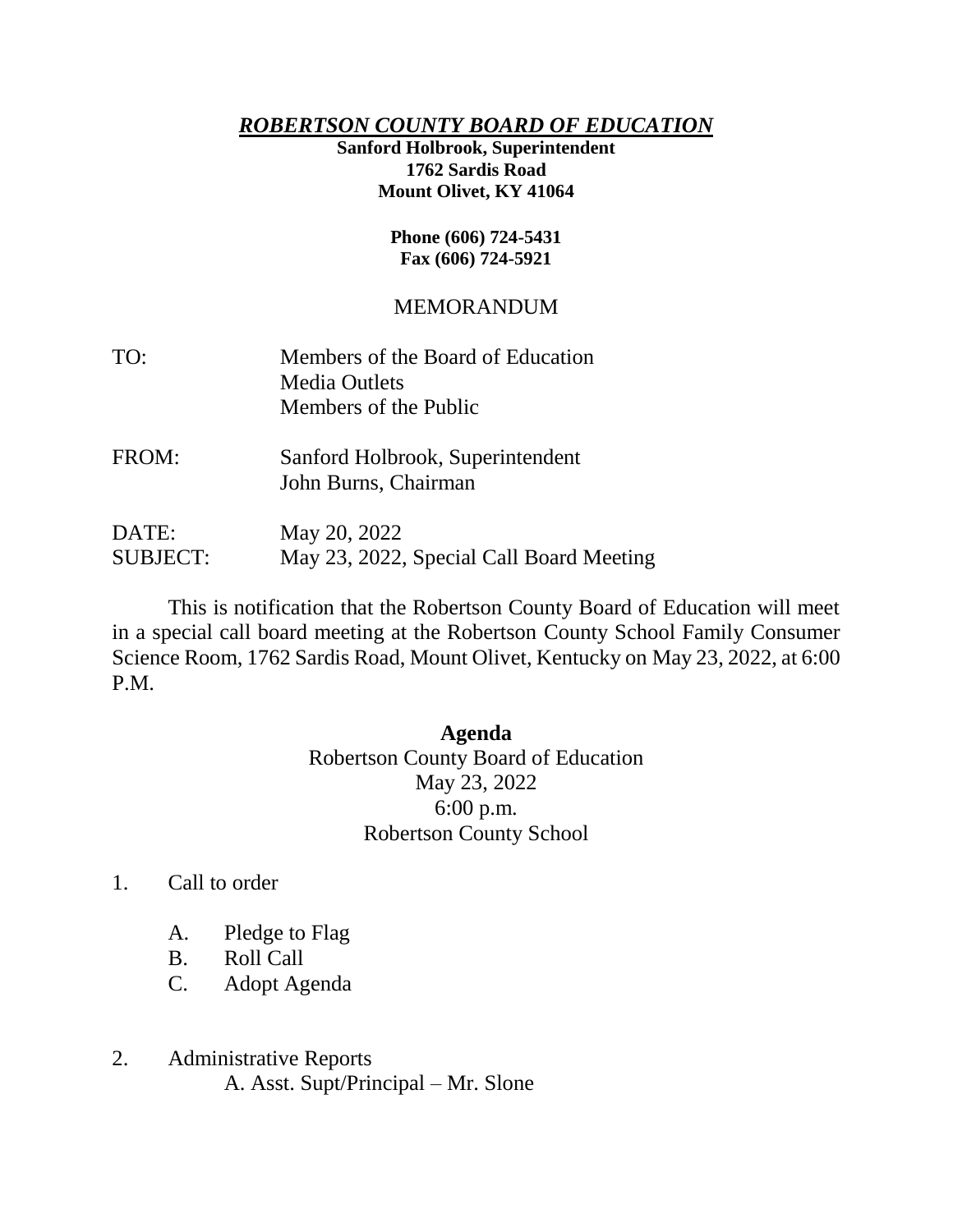- B. Instructional Supervisor/DPP- Mr. Massey
- C. Finance- Ms. Teegarden
- D. Board Attorney- Mrs. Estill
- E. Supt. Report Mr. Holbrook
- 3. Consent agenda items
	- 1. Approve board minutes:
- a. April 18, 2022, Regular Call Board Meeting
	- 2. Approve payment of bills previously mailed and/or attached.
	- 3. Approve fundraisers for Robertson County School. (No Request)
	- 4. Acknowledge of Travel Request (attachment)
	- 5. Approve out of state trip (No Request)
	- 6. Approve Building Use Request (No Request)
	- 7. Acknowledge Personnel Actions (attachment)

- 4. Action agenda items
	- A. General Administration
		- 1. Discuss/Consider approving 22-23 tentative RCS budget. (attachment)